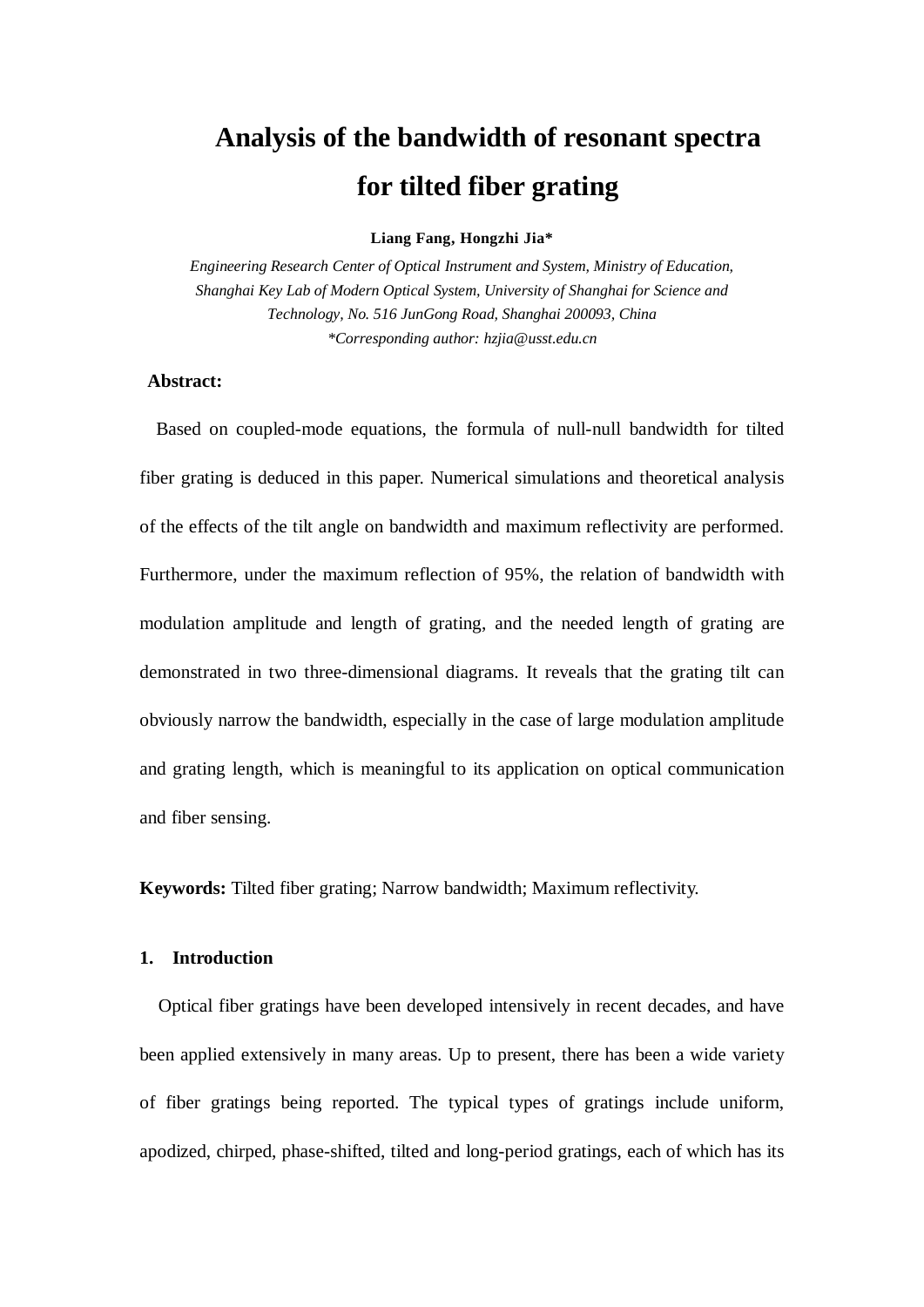particular spectral characteristics and applications, especially in optical communication and fiber sensing [1-3]. For tilted gratings, in the core-mode reflection, it is well known that grating tilt reduces the efficiency of coupling between forward and backward core-modes, and hence reduces the reflectivity [1, 4, 5]. However, it has not been paid much attention that grating tilt has great influence on the bandwidth of reflective spectrum. Therefore, this article focuses on theoretical analysis of the effect of grating tilt on the bandwidth.

The bandwidth of fiber Bragg gratings (FBGs) has been analyzed in many papers, it is the modulation amplitude and length of FBG that influence the bandwidth [1]. In tilted gratings, the grating tilt is also a factor to act on bandwidth. Therefore, in this article, we deduce the formulas of reflectivity and bandwidth with tilt angle based on coupled-mode equations. In addition to the theoretical formalism, the simulated reflective spectra are performed under different tilt angle. In order to make clear the comprehensive effects of grating length and modulation amplitude on bandwidth, two three-dimensional diagrams are plotted in the case of the maximum reflection of 95%. There are some special regions corresponding to grating length and modulation, where the bandwidth of reflective spectrum is extraordinary narrow, which is practically meaningful to the tilted grating's application on optical communication and fiber sensing.

#### **2. Theory treatment**

For uniform tilted grating, a perturbation on the effective refractive index  $n_{\text{eff}}$  of the guided modes can be simply described by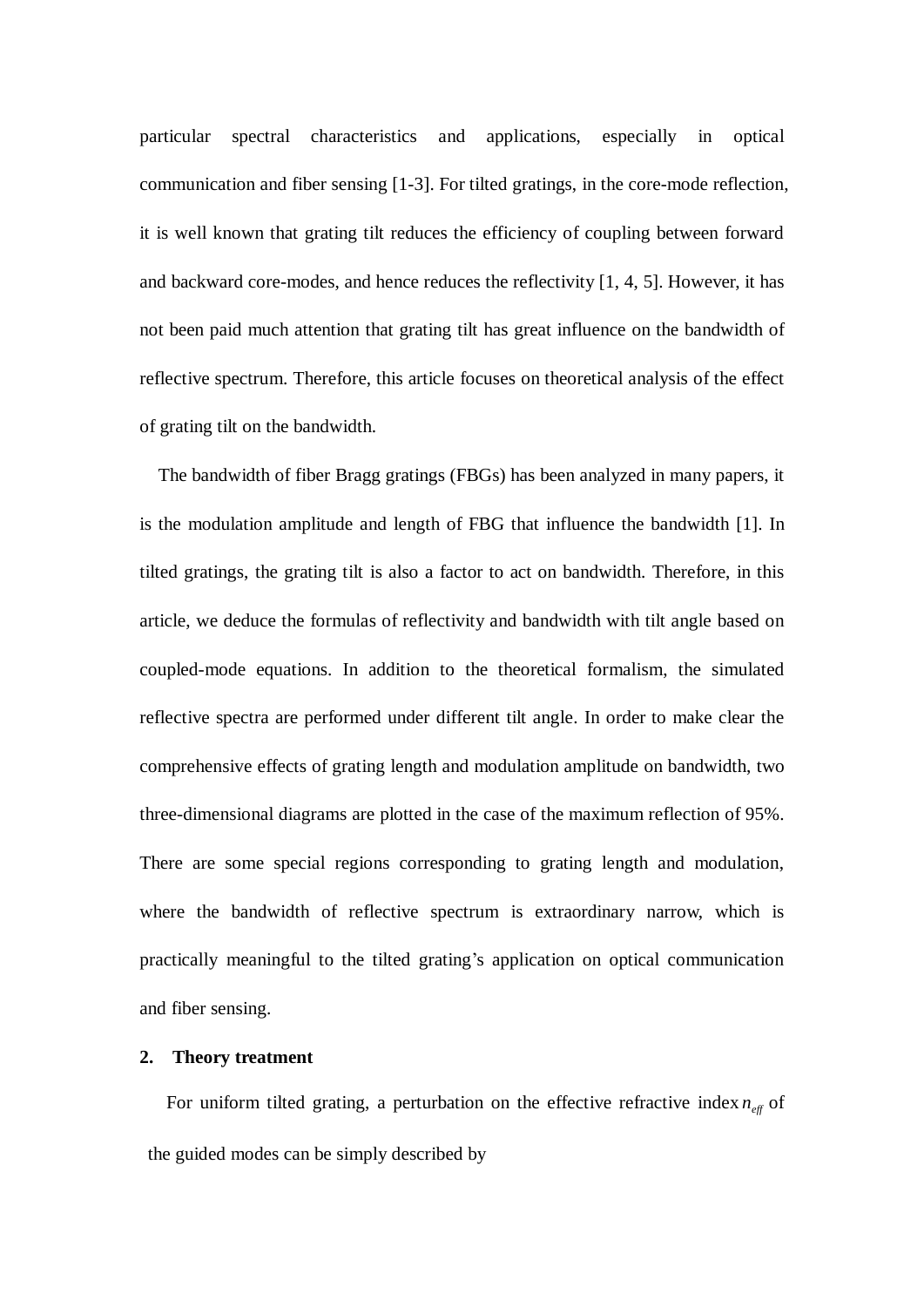$$
\delta n_{\text{eff}}(z') = \overline{\delta n_{\text{eff}}}(z') \left[ 1 + \cos\left(\frac{2\pi}{\Lambda_g} z'\right) \right] \tag{1}
$$

where  $\Lambda_g$  is the grating period along the *z*'-axis, shown Fig. 1,  $\delta n_{\text{eff}}(z')$  is the "dc" index change spatially averaged over a grating period. In the slowly varying functions, we take approximately  $z' = z \cos \theta + x \sin \theta \approx z \cos \theta$ .



Fig. 1. Configuration of tilted fiber grating.

According to the reference [4], coupled-amplitude equations can be described as follows:

$$
\frac{dR}{dz} = i \left[ \overline{\beta} g_f(\theta) \sigma(z) + \beta_{01} - K \right] R(z) + i \overline{\beta} g_b(\theta) \kappa(z) S(z)
$$
\n
$$
\frac{dS}{dz} = -i \left[ \overline{\beta} g_f(\theta) \sigma(z) + \beta_{01} - K \right] S(z) - i \overline{\beta} g_b(\theta) \kappa(z) R(z)
$$
\n(2)

Where  $R(z)$  and  $S(z)$  are forward-propagating and backward-propagating core-mode amplitude related variables in tilted fiber gratings, respectively. To simplify the notation, [approximatel](app:ds:approximate)y,  $\kappa(z) = \overline{\kappa(z')}$ , describes the grating index modulation amplitude, and  $\sigma(z) = \sigma(z')$ , describes the concomitant slowly varying perturbation in the background index of refraction that accompanies the tilted grating writing[4,6], which are constants for uniform gratings , here

$$
\sigma(z) = 2\kappa(z) \approx \overline{\delta n_{eff}} / \overline{n}
$$
 (3)

where  $\delta n_{\text{eff}} \equiv \delta n_{\text{eff}}(z')$  is the approximate index change, and *n* is a reference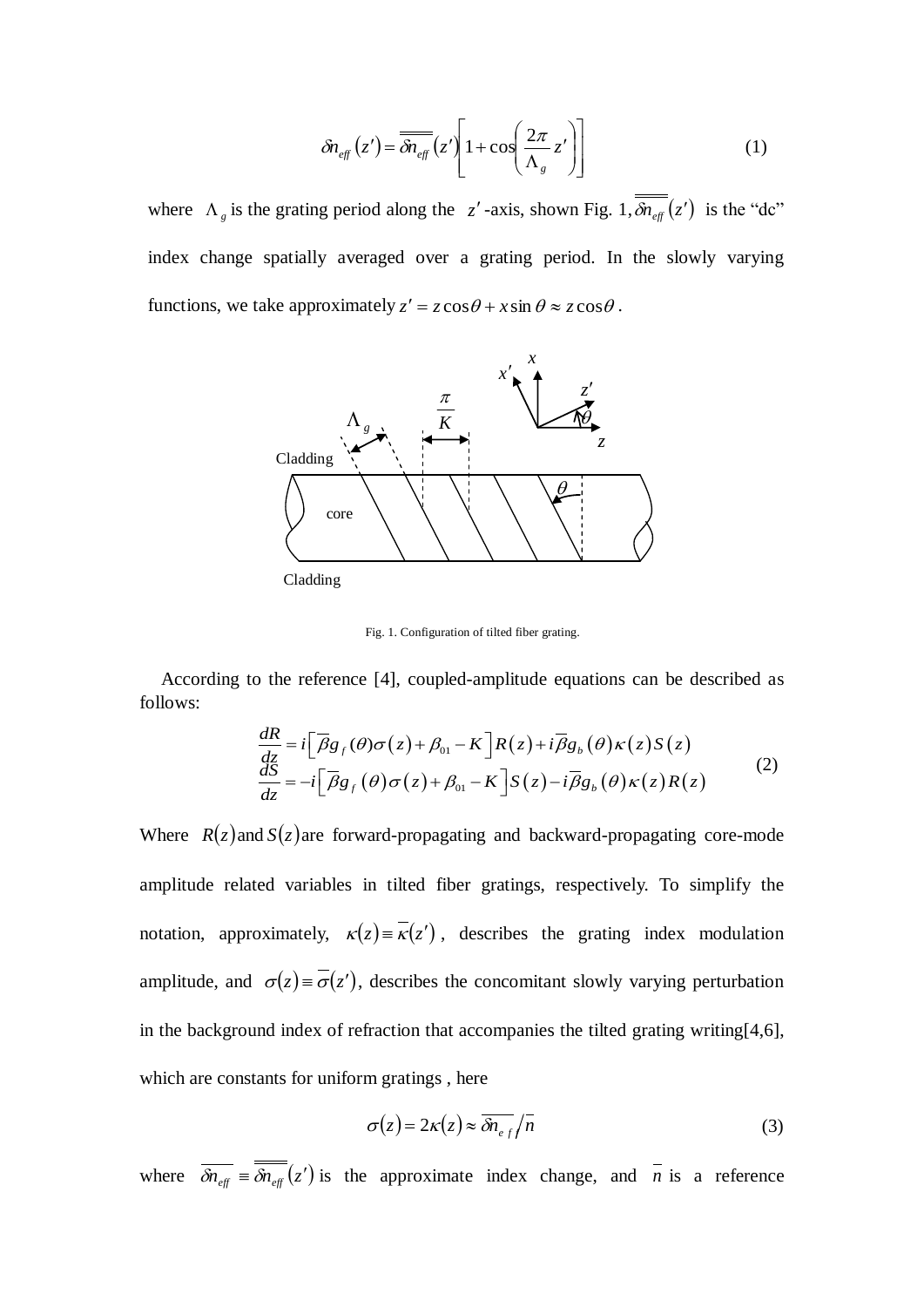refractive index that is approximately equal to the average between core and cladding refractive index,

$$
\overline{\beta} = \overline{\omega n/c} \tag{4}
$$

is a reference wave number where  $\omega$  and c are the angular frequency and the speed of light,  $\beta_{01}$  is the propagation constant for basic core-mode in tilted gratings, and

$$
K = \pi \cos \theta / \Lambda_g \tag{5}
$$

presents the transverse grating wave number,  $g_f(\theta)$  and  $g_b(\theta)$  present the forward and backward coupling coefficients, respectively. Just like the reference[4],  $g_b(\theta) \approx g_f(\theta) \approx g(\theta)$ , that is, to good approximation, the grating is equally efficient in forward and backward coupling, and for the mode s-polarized and p-polarized with respect to the gratings, similarly, to good approximation, the expressions of  $g_b(s$  *polarized* and  $g_b(p$  *polarized* can be equally united into  $g(\theta)$  as above with an appropriate simplification.

In a similar way to obtain the reflectivity of FBG [1], the expression of reflectivity of TFBG with length *L* can be given as follows:

$$
r = \frac{\sin \hat{\mathbf{h}}(sL)}{\cos^2(\hat{\mathbf{h}}(sL) - \frac{\hat{\sigma}^2}{\hat{\mathbf{k}}^2})}
$$
(6)

Where

$$
s = \sqrt{\hat{\kappa}^2 - \hat{\sigma}^2} \tag{7}
$$

$$
\hat{\kappa} = \overline{\beta}g(\theta)\kappa(z) \tag{8}
$$

$$
\hat{\sigma} = \overline{\beta}g(\theta)\sigma(z) + \beta_{01} - K \tag{9}
$$

From Eqs. (3)-(9), when  $\hat{\sigma} = 0$ , the [resonant wavelength](app:ds:resonant%20wavelength) can be found as follows: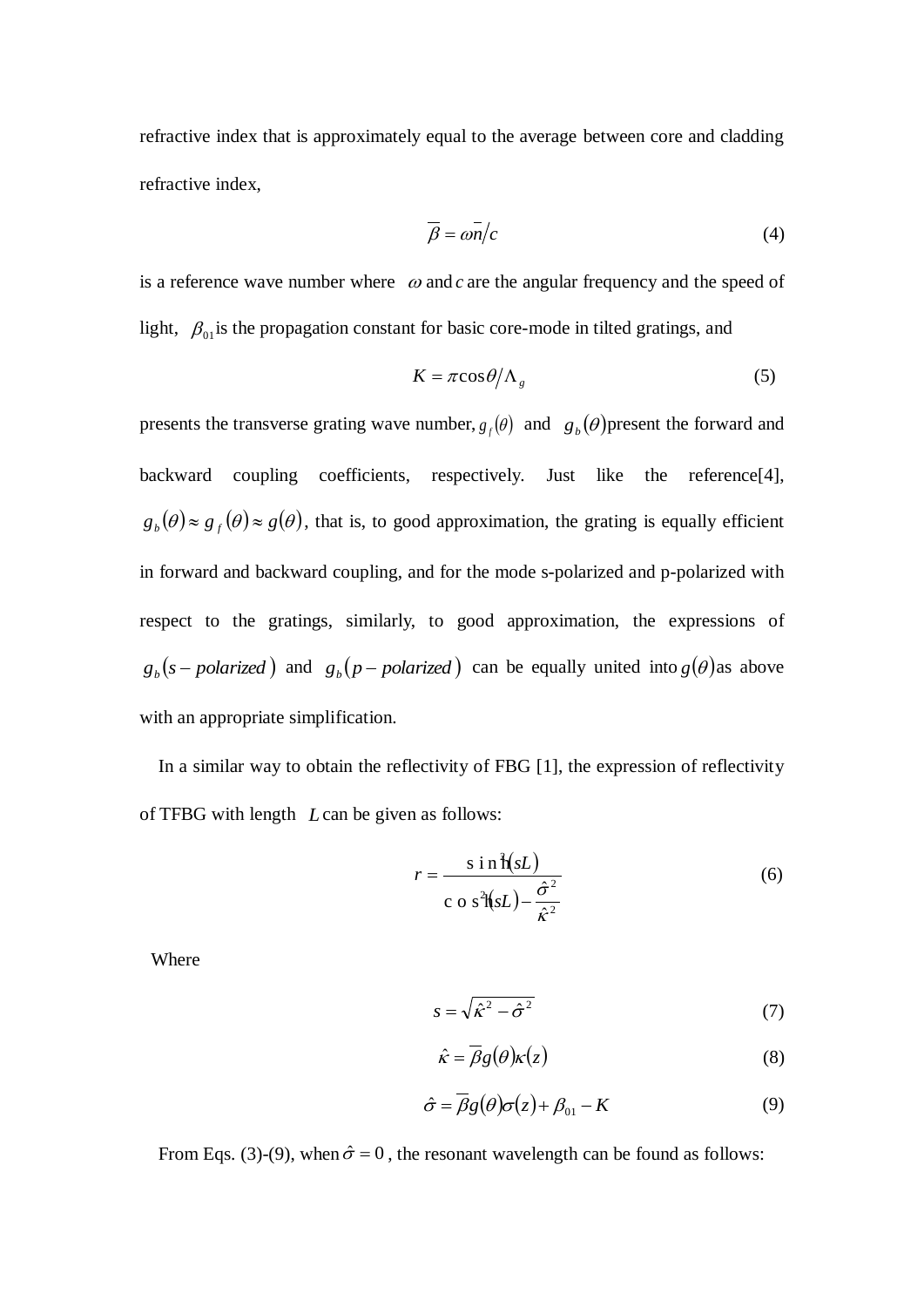$$
\lambda_B = \frac{2\Lambda_s}{c \cdot \Theta} \Big[ g(\theta) \overline{\delta n_{eff}} + n_{eff} \Big]
$$
(10)

The maximum reflectivity  $r_{\text{max}}$  is shown by

$$
r_{\text{max}} = \tanh^2 \left[ \frac{\pi g(\theta) \overline{\delta n_{\text{eff}}}}{\lambda_B} L \right]
$$
 (11)

For Eq. (9), when  $\hat{\kappa} \ge |\hat{\sigma}|$ , *s* is a real number; otherwise, *s* is an imaginary number, which depends on the wavelength, corresponding to the middle of central peak in the reflection spectrum from Eq. (6) and oscillating section outside the middle, respectively. Considering the null-to-null bandwidth of the spectrum, *s* is an imaginary number, hence, we define

$$
s = js'
$$
 (12)

$$
s' = \sqrt{\hat{\sigma}^2 - \hat{\kappa}^2} \tag{13}
$$

Substituting Eqs.  $(12)$ ,  $(13)$  into Eq.  $(6)$ , we get

$$
r' = \frac{\sin \hat{\mathbf{n}}(s'L)}{\cos \hat{\mathbf{n}}(s'L) - \frac{\hat{\sigma}^2}{\hat{\kappa}^2}}
$$
(14)

When

$$
s'L = \pm \pi \tag{15}
$$

the first two null points appear on both sides of the central peak in the reflection spectrum, the [corresponding](app:ds:corresponding) wavelength  $\lambda_0$  meets the following equation gotten by combining Eqs.(3),(4),(5),(8),(9),(13)and (15), then arranging,

$$
\left(\frac{\cos^2\theta}{\Lambda_g^2} - \frac{1}{L^2}\right)\lambda^2 - \frac{4\cos\theta}{\Lambda_g}\left[n_{\text{eff}} + g(\theta)\overline{\delta n_{\text{eff}}}\right]\lambda + 4\left[n_{\text{eff}} + g(\theta)\overline{\delta n_{\text{eff}}}\right]^2 - \left[g(\theta)\overline{\delta n_{\text{eff}}}\right]^2 = 0\,(16)
$$

If introducing new variables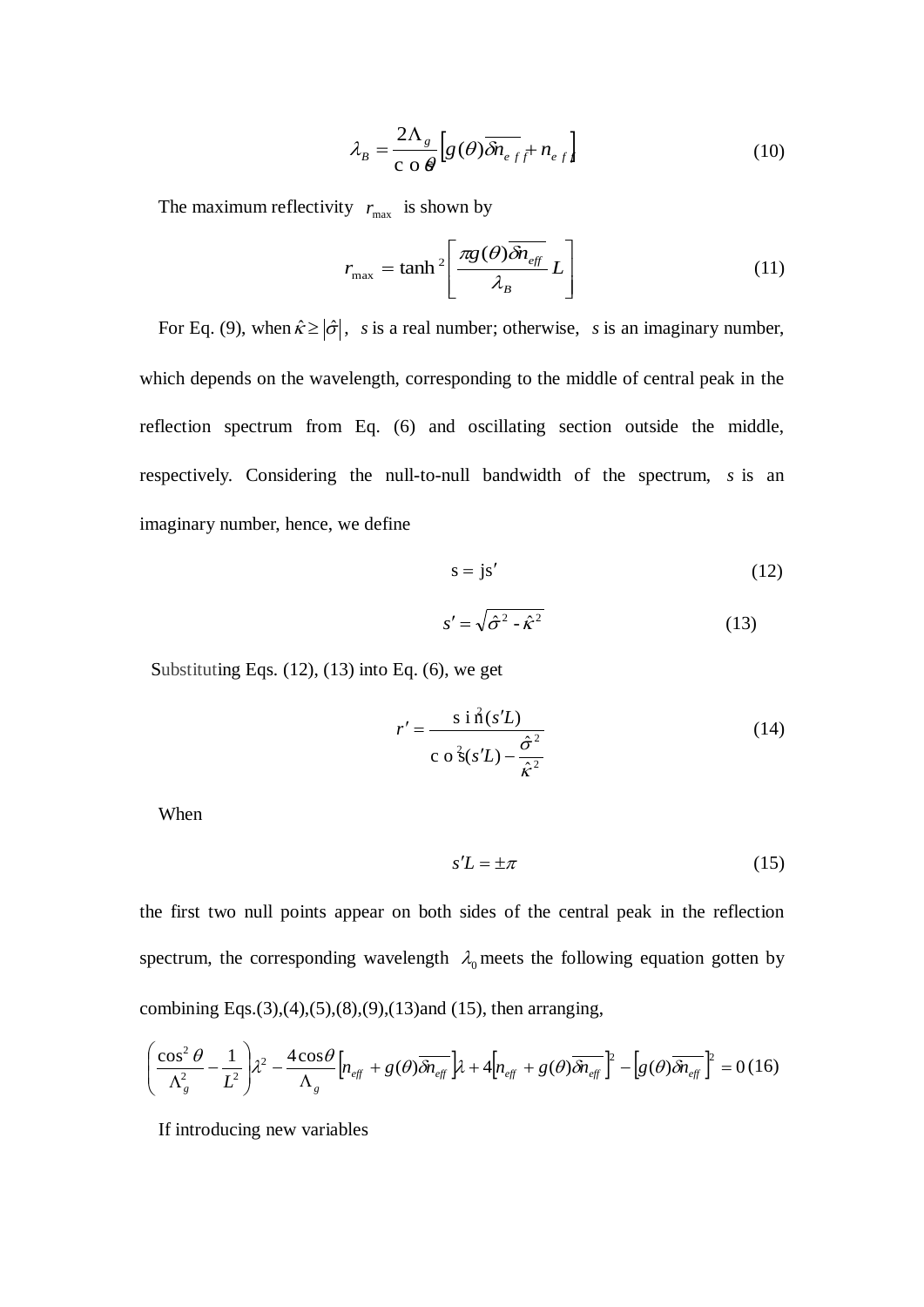$$
\xi = \frac{\cos^2 \theta}{\Lambda_s^2} - \frac{1}{L^2} \tag{17}
$$

$$
\psi = -\frac{4c \, \mathrm{o} \, \theta}{\Lambda_g} \left[ n_{eff} + g(\theta) \overline{\delta n_{eff}} \right] \tag{18}
$$

$$
\zeta = 4 \Big[ n_{eff} + g(\theta) \overline{\delta n_{eff}} \Big]^2 - \Big[ g(\theta) \overline{\delta n_{eff}} \Big]^2 \tag{19}
$$

then Eq. (16) is simplified by

$$
\xi \lambda^2 + \psi \lambda + \zeta = 0 \tag{20}
$$

Solving the equation above, we get

$$
\lambda_{0-1,2} = \frac{-\psi \pm \sqrt{\psi^2 - 4\xi\zeta}}{2\xi} \tag{21}
$$

and the null-to-null bandwidth of the spectrum

$$
\Delta \lambda_0 = |\lambda_{0-1} - \lambda_{0-2}| = \frac{\sqrt{\psi^2 - 4\xi\zeta}}{\xi}
$$
 (22)

## **3. Simulations and discussion**

In this section, we discuss the relation between bandwidth  $\Delta \lambda_0$  and tilt angle  $\theta$ , refractive index change  $\delta n_{\text{eff}}$  and length L of tilted gratings. The fiber parameters, in accordance with reference [4], are chosen with core radius  $a = 2.625$ *um*, core index  $n_{co} = 1.44792$  and cladding index  $n_{cl} = 1.44$ . According to the principle of optical fiber optics [6], they are single mode fibers (SMFs) with  $n_{\text{eff}} = 1.44217$ , approximately, thereby the grating period  $\Lambda_g$  is 0.53738*um* for the wavelength of 1.55*um* at tilt angle of zero. Note that in the next discussion, we neglect the tiny changes of [effective refractive index](app:ds:effective%20refractive%20index)  $n_{\text{eff}}$  and coupling coefficients  $g(\theta)$  for the resonant wavelengths shifting towards long-wavelength side with increasing tilt angle.

Fig. 2 shows the calculated reflection spectra versus tilt angle, from which, we can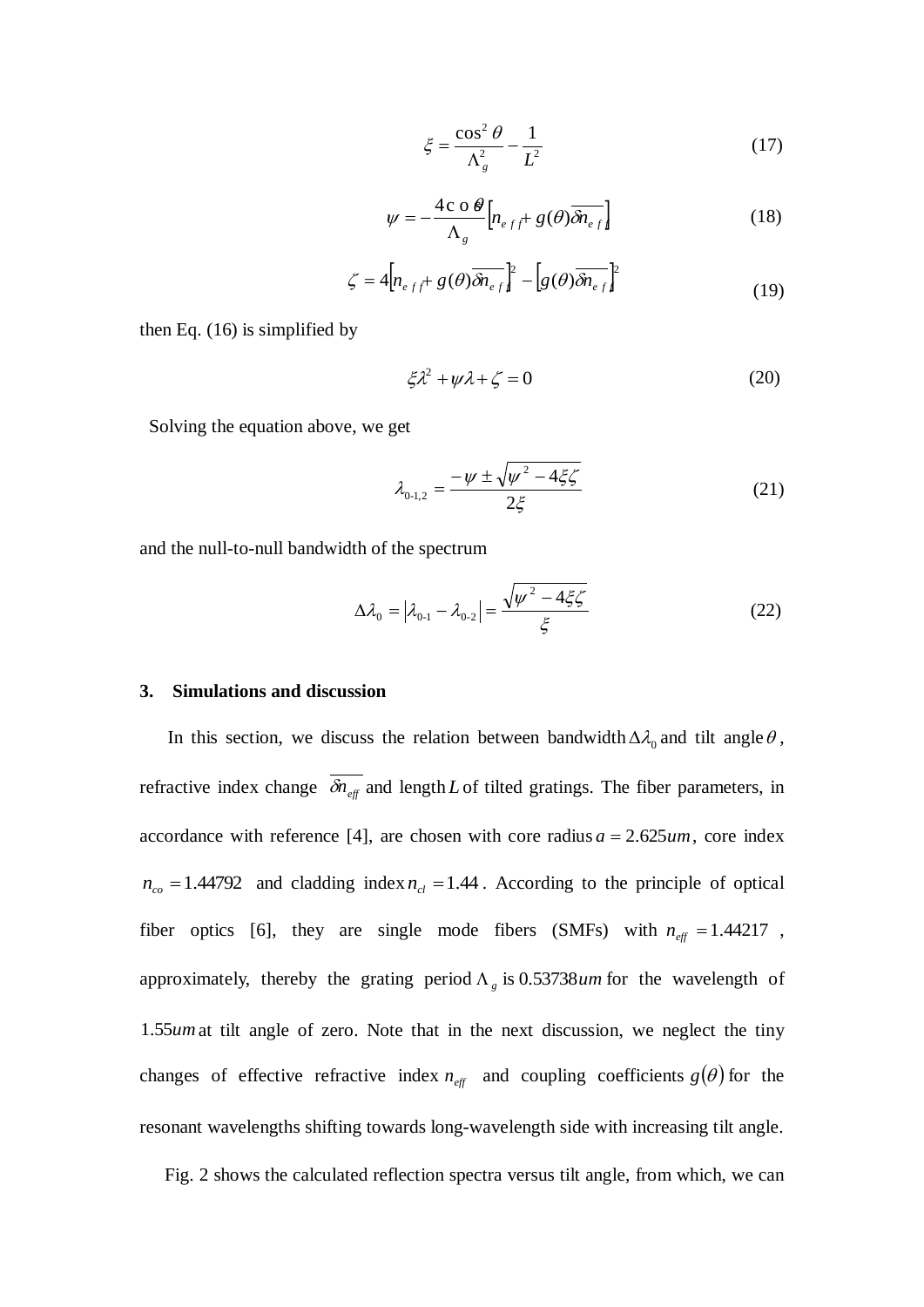see that the null-null bandwidths of resonant spectra decrease obviously with increasing tilt angle, and that the resonant wavelengths of spectra move towards the side of long-wavelength. But the maximum reflection is decreased with increasing tilt angle, specially, at the tilt angle of about  $8^\circ$ , the reflection decreases sharply.



If we define  $r_{\text{max}} = 0.95$  that is desired maximum reflectivity, we can plot two three-dimensional diagrams in Fig. 3 and 4, describing the relation between the bandwidth, tilt angle and refractive index change, and the relation between the needed length of tilted gratings and these parameters, respectively. From the two figures, we can conclude that in the condition of reflectivity 95%, without considering the shift of central wavelength, if a very narrow bandwidth is wanted to get, the grating parameters must be obtained in the ravines in Fig. 3, and the ridges in Fig. 4, in other words, the modulation amplitude and length of grating are set nearby the tilt angles of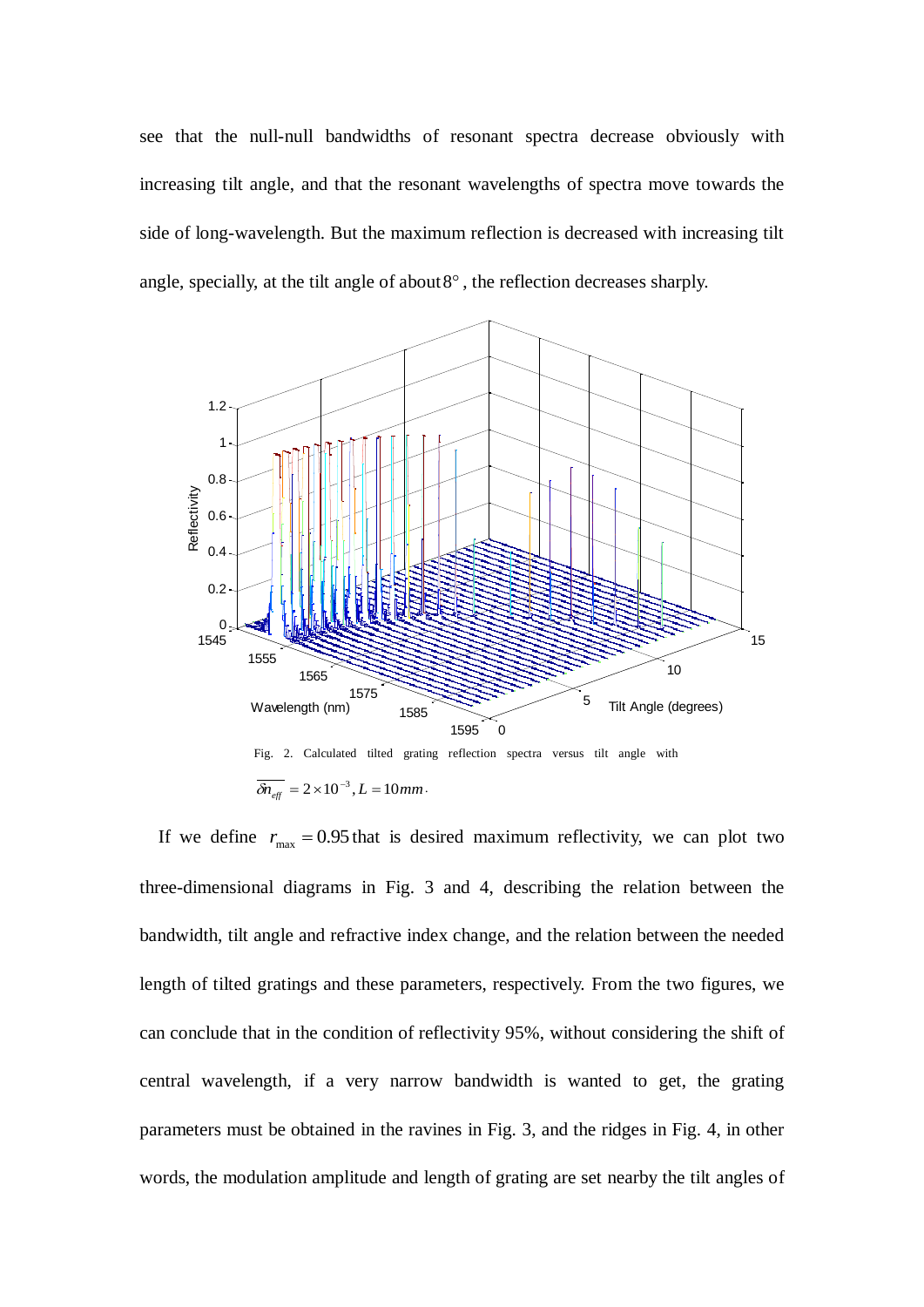8°,14° and 20°. Near these angles, the grating tilt reduces the bandwidth to more narrow degree. If the index modulation amplitude is smaller in these tilt angles, the bandwidth will become narrower, however, the longer fiber gratings is needed. It is also revealed that for the tilted fiber gratings with large index modulation amplitude, the grating tilt compresses the bandwidth more fiercely, but at the expense of large grating length.

Finally, we randomly extract a point from Fig. 3 and 4, the tilt angle, effective index change and length of gratings are  $8^\circ$ ,  $2 \times 10^{-3}$  and  $25.82$ *cm*, respectively. With these grating parameters, the reflection spectra is calculated in Fig. 5, from which, we can see the bandwidth and maximum reflectivity accord well with the corresponding values of the three-dimensional diagrams.



Fig. 3. Bandwidth of tilted gratings versus tilt angle and effective index change when  $r_{\text{max}} = 0.95$ .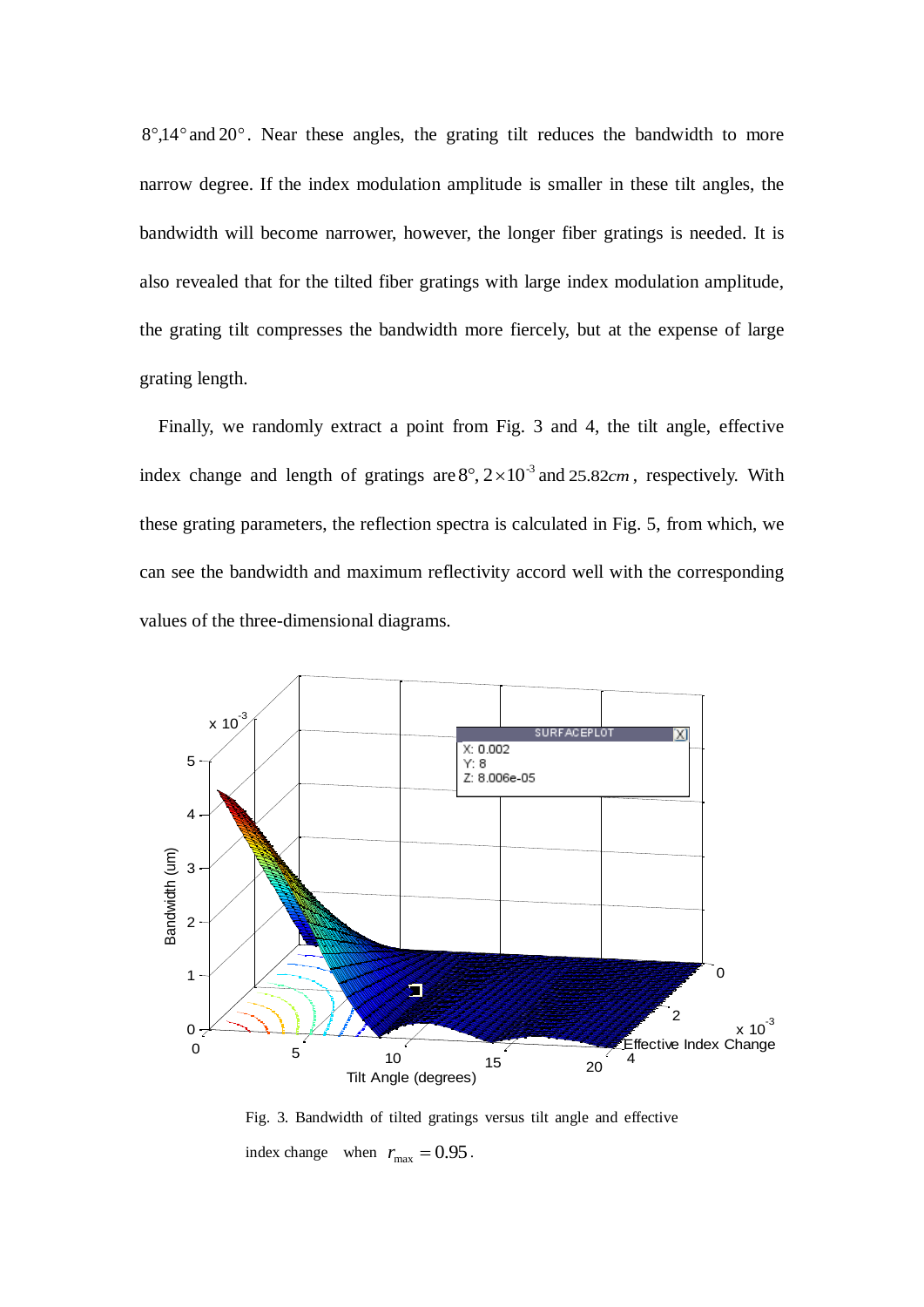

Fig. 4 Length of tilted gratings versus tilt angle and effective index

change when  $r_{\text{max}} = 0.95$ .



## **4. Summary**

For tilted fiber gratings, on the couple-mode equations, we derive the expression of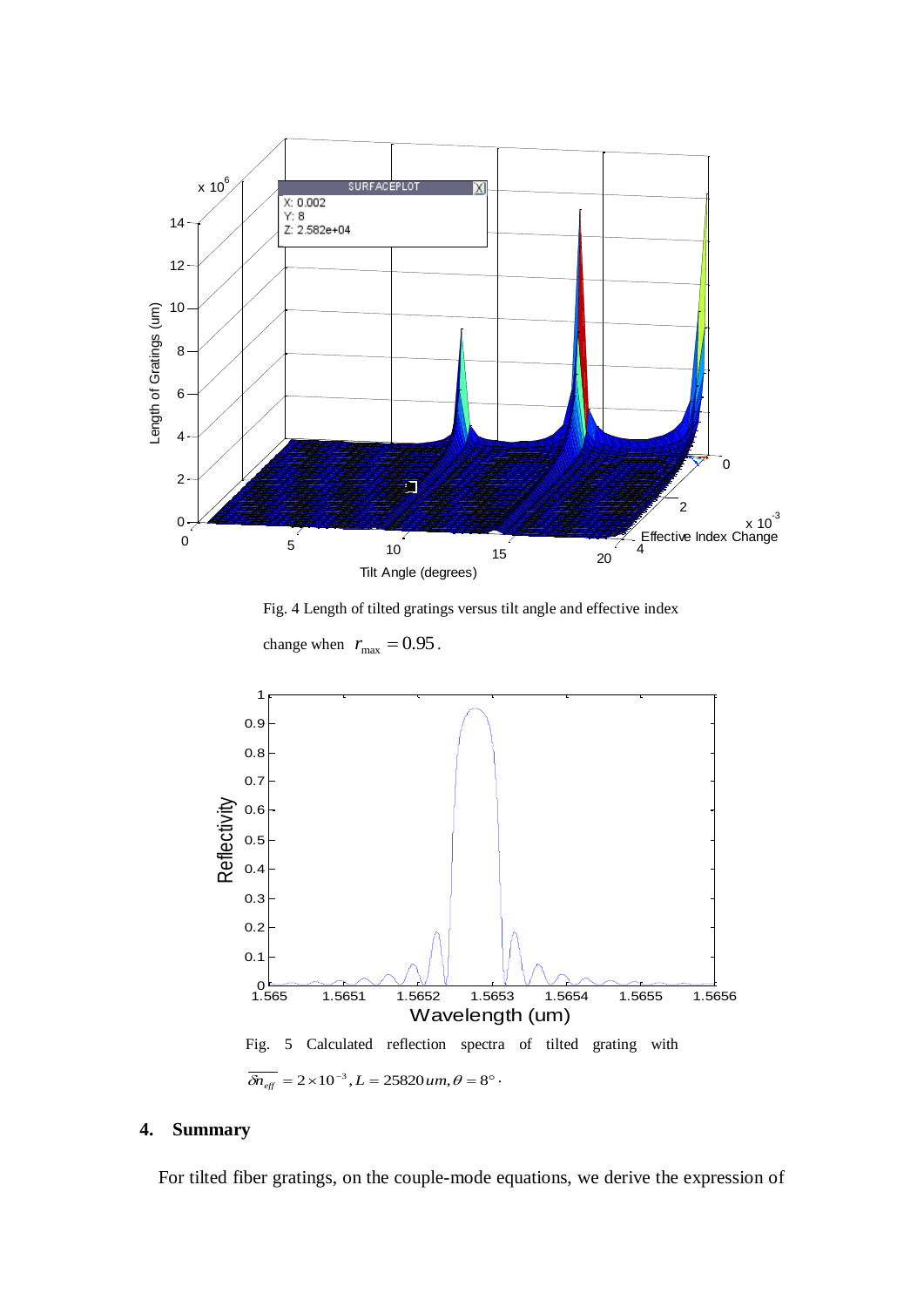the reflectivity and resonant wavelength, explicit various parameters and variable, more importantly, deduce the formula of bandwidth originally. Numerical simulations and analyses are performed, and to make clear the comprehensive effects of grating length and modulation amplitude on bandwidth, two three-dimensional diagrams are plotted in the case of the maximum reflection of 95%. There are some special tilt angles, for instance, about  $8^\circ$ , where the bandwidth is ultra-narrow, and the maximum reflectivity is still high as much as 95%. It is useful to narrow-band filter, narrow line laser and Wavelength Division Multiplexing (WDM) in optical communication and fiber sensing systems [7].

## **Acknowledgement**

This work is supported by the National Basic Research Program of China (2013CB707500), the Innovation Fund Project for Graduate Student of Shanghai (JWCXSL1302), and partly supported by the Shanghai Leading Academic Discipline Project (No.S30502).

### **References**

- [1] T. Erdogan, Fiber Grating Spectra, J. Lightwave Technol. 15 (1997) 1277-1294.
- [2] K. O. Hill, G. Meltz, Fiber Bragg grating technology fundamentals and Overview, J. Lightwave Technol. 15(1997) 1263-1276.
- [3] S.A. Vasil'ev, O.I. Medvedkov, I.G Korolev, A.S Bozhkov, A.S. Kurkov and E.M. Dianov, Fibre gratings and their applications, IEEE J. Quantum Electron. 35 (2005) 1085–1103.